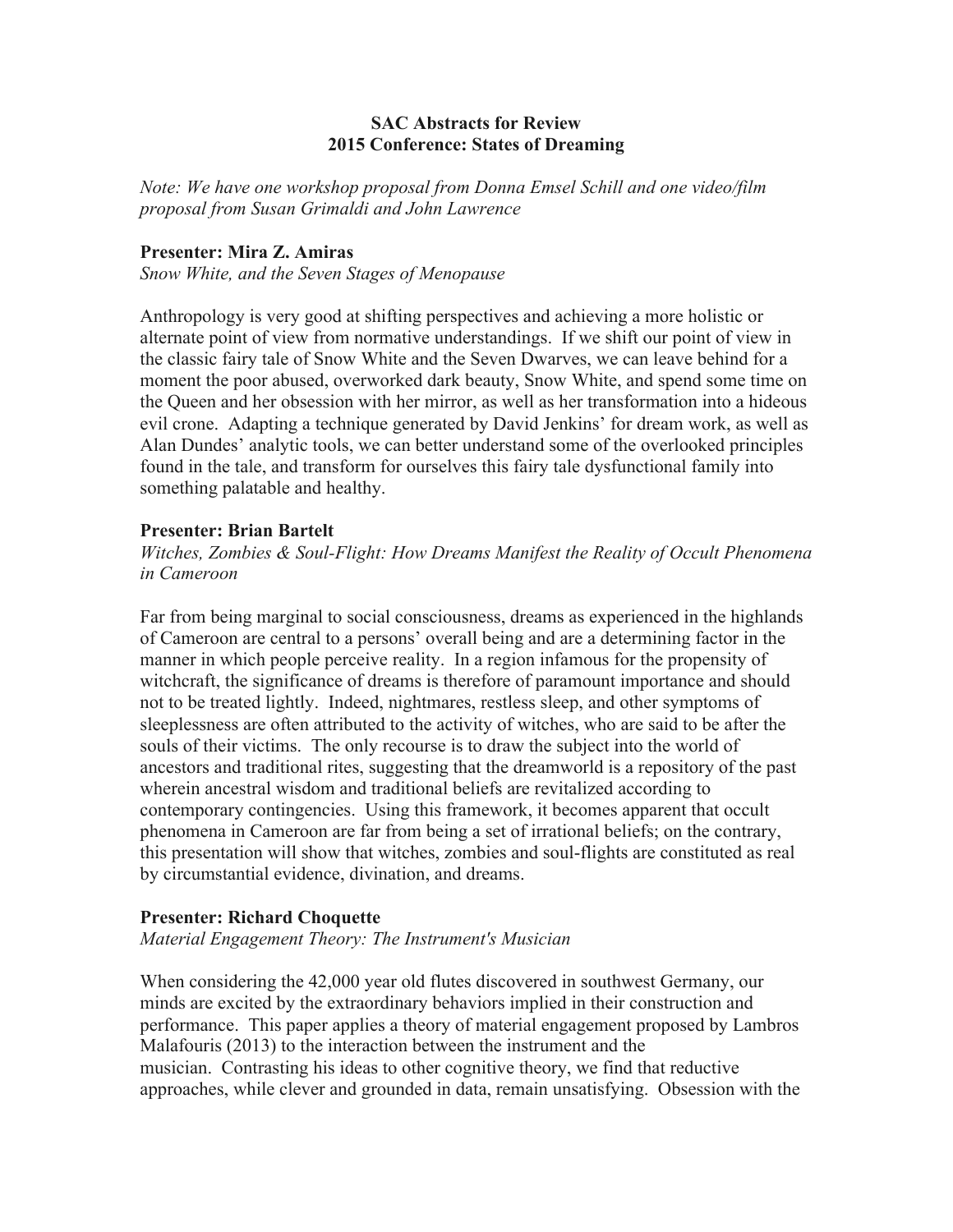minutia of nature and nurture can discount another range of influence that may be the key to the individual creativity and social cohesion associated with instrumental music. When we appreciate the esoteric tones played by a Hmong shaman on his qeej or the immense popularity of the guitar in America, we sense that these artifacts blur the distinctions between our consciousness and the material world.

## **Presenter: El-Sayed El-Aswad**

*Heritage, Dreams and the Construction of Identity: A Case Study of the United Arab Emirates* 

Over the past forty years the United Arab Emirates has undergone rapid transformations from a scattering of rural and tribal communities to a modern national state. Such transformations raise critical concerns related to heritage, dreams, and identity. Social inquiries of Emirates communities have paid less attention to issues of cultural heritage, transformation of identities, and reconstruction of worldviews than to issues related to economic and political domains. This paper aims at showing the debate concerning the reliability of dreams as a source of information about the identity and its symbolic transformations. Dreams are not merely products of social imagination, but serve to produce new imagination or imaginative worldviews. This inquiry examines how the Emirates society is continually inventing its own paradigms of heritage including dreams, so as to represent the inside worldviews as opposed to outside hegemonies. Although economic and political factors play an important part in changing people's life styles, culture and worldview constitute the main forces shaping the behaviors of people and their leaders. Identity formation involves construction and reconstruction throughout the life-course of individuals and groups and through their different views, roles and circumstances. Though dreams form personal experiences, they can be socially narrated, discussed and interpreted as a cosmic entryway into differing realms of identity as well as a symbolic means of transforming that identity. The paper provides examples of how the Emiratis construe their new unifying identity of "the national" (*muw??in*), locally used to encompass various and different identities belonging to different tribes, locations and traditions.

## **Presenter: Mark Flanagan**

*Mindfulness and Solution Focused Brief Therapy: Wakefulness and Dreaming as Healing* 

From an evolutionary perspective, humans tend to pay more attention to stressful thoughts than pleasant ideas. Such attention to stress cues allows individuals to avoid danger and improve chances to survive to reproduce. However, overly negative thinking can become automatic pathological illusions, or "nightmares", increasing illness and recovery time: one becomes mired in an undesirable dreamlike existence, disconnected from reality. Mindfulness and Solution Focused Brief Therapy (SFBT) offer contrasting methods to reduce automatic "nightmares" and promote healing. Mindfulness encourages "wakefulness" or intentional, nonjudgmental awareness of the present moment as a means to recognize, accept, and transform negative thought patterns. SFBT encourages "dreaming" of a positive future, focused on practical steps to attain goals and solutions. While these techniques differ significantly from one another, they both focus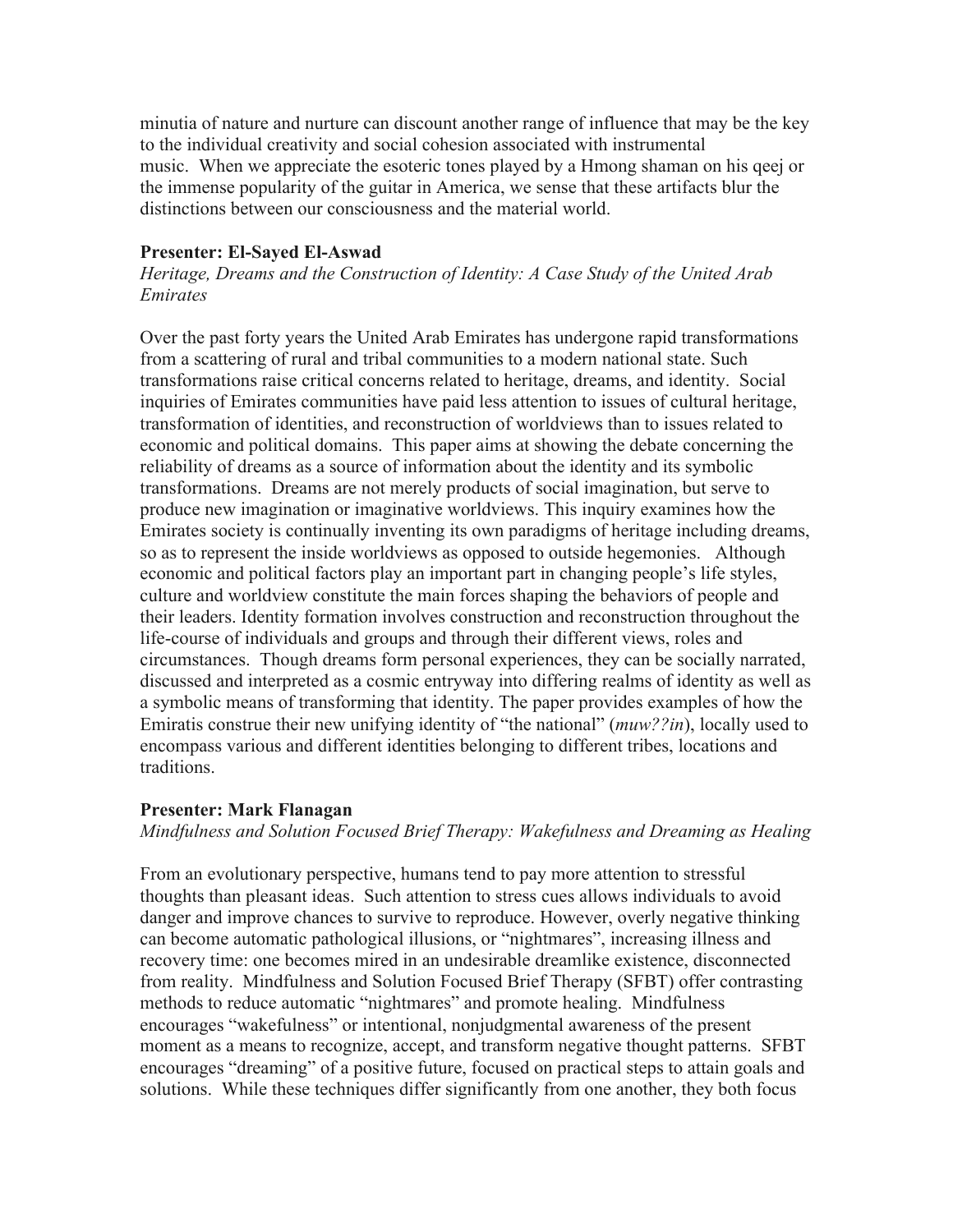on the power of choice to dismantle illusory, automatic, and "nightmarish" thinking and promote wellness. This presentation will describe "nightmare" thinking common in Western society, compare and contrast mindfulness and SFBT, and demonstrate how the two techniques can be used synergistically to promote healing among persons with chronic illness.

# **Presenter: Evgenia Foutou**

*Dreaming a "New" Future: Indigeneity and Religious Revitalization in Contemporary Greece* 

The revival of pre-Christian religious traditions is a global trend in the last decades, emphasized by the founding of the WCER (World Congress of Ethnic Religions). These movements not only challenge the dominant religious discourse by claiming legitimacy through indigeneity, but also make important arguments about the perceived spiritual and value crisis in their cultures. They look to their ancestral religions for solutions and through their religious practice and activism dream a "new" future for their groups and culture at large.

In this paper, I will discuss the ways Greek Religion provides meaning to contemporary subjects' experience. I will examine the ways ancestral tradition is perceived and negotiated and the obstacles contemporary pagans face in a political system with no separation of church and state. The group I will discuss aims to reconstitute what they perceive as their authentic religious tradition and to revive the fundamental principles of polytheism that they deem relevant to contemporary life while arguing that Christianity is essentially an imposed *foreign* religion. Recent developments i.e. new legislation that might allow the formation of a legally recognized religious community will also be discussed.

## **Presenter Susan Grimaldi and John Lawrence (38 minute film)**

*Shamans of the Reindeer Herders of the Northern Mongolia Taiga. Video Produced by Susan Ross Grimaldi and John R. Lawrence, Jr., PhD,*

38 Minutes, along with a discussion with the filmmakers. The Dukha reindeer herders are among the last nomadic, animal-dependent, self-subsistent cultures remaining in the world. Their way of life has been passed down through an untold number of human generations. They currently face many challenges as they struggle to maintain their ancestral lifestyle in an ever-changing world. Three Shamans are included in this video. They tell their stories, preform ceremonies, conduct healings and describe their ancient techniques. Featured is a shaman ceremony for re-balancing the Earth and the moon. Re-Dreaming the world as an approach to healing will be addressed.

## **Presenter: Andrew Gurevich**

# *Dreaming as Divine Communication: Creativity and Symbolic Consciousness in The Epic of Gilgamesh*

"The Epic of Gilgamesh," which recounts the adventures of an ancient Mesopotamian king, is considered one of the world's oldest literary works. While based on a historical figure, the hero Gilgamesh lives in a mythological realm of gods, monsters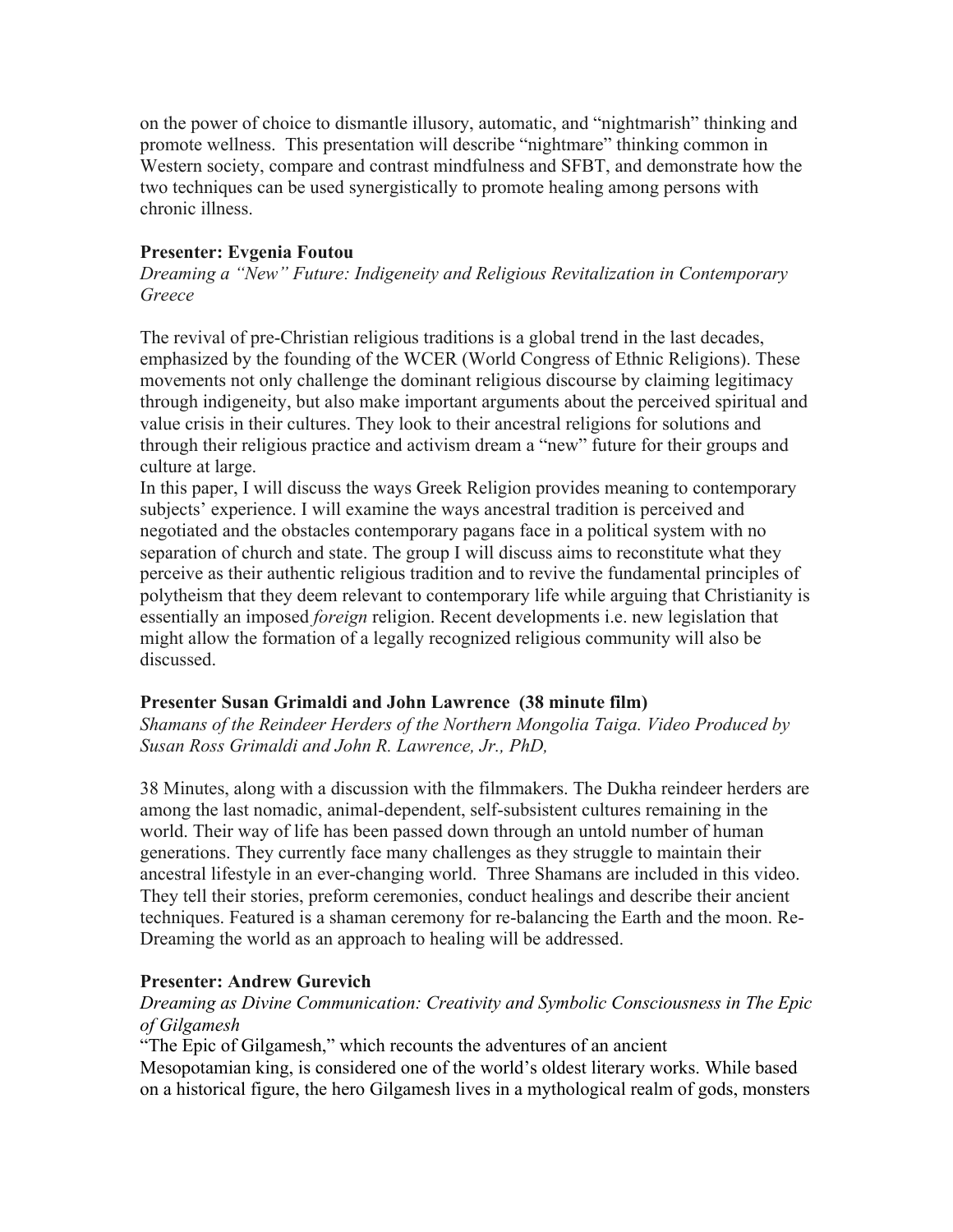and portents. Several distinct dream sequences in the standard version of the epic lend insight into its symbolism and allegorical weight, along with ancient man's understandings of the divine and the afterlife.

How do dreams assist the initiate in accessing and experiencing symbolic and mythological consciousness in the Epic? How does this help us understand the ancients' views on creativity, power and the imagination? This talk seeks to unpack the symbolism of dreams and dreaming within the Epic and evaluate it through the lens of modern dream theory, cultural anthropology and consciousness studies.

While focusing on the belief systems of the Fertile Crescent, this talk will have application for our understanding of the role dreaming has played in other cultures, including our own, as a conduit for divine inspiration and creativity. Connections between dreams and mortality will also be explored to unpack the significance of dreaming on the human understanding of death and dying.

## **Presenter: M. Diane Hardgrave**

*Transformative Experience, Memory Systems and Knowledge Acquisition: A Neuroanthropological Consideration of Meditation*

The health related benefits of meditation are widely recognized and well documented in the literature across disciplines. Despite this vast literature, the role of experience *during* meditation remains obscure. Meditation yields experiences that alter perception, cultivate new ways of knowing, and ultimately influence subsequent behavior. The western medicalization of meditation deemphasizes subjective experience in favor of measurable biomedical markers and health outcomes such as lowered high blood pressure and stress reduction.

In this paper, I discuss how experiences in meditation process through memory systems and consider how such experiences are neurologically organized in ways that enable the meditator to integrate and utilize them as embodied knowledge. Two case studies are presented that illustrate the enduring power of transformative experience with functional pathways of memory in the brain. Subjective conceptualizations of meditation experience are considered in the context of episodic, semantic, procedural and working memory. The progression of transformative experience across memory systems offers an alternative method of information acquisition.

# **Presenter: John (Sean) Hinton**

## *The Transpersonal Import of Lucid Dreams*

Session will explore the transpersonal import of lucid dreams and the current interest in dream states of consciousness which can alter our individual ego sense by presentations of a wider reality. The psychological nature of dream experiences and our integration of such experienced states of consciousness are important to both personal and societal metamorphous.

Occurring naturally and spontaneously, the numinous in dreams is the result of intuition and tacit knowing, and our deep subconscious which is emergent in the dream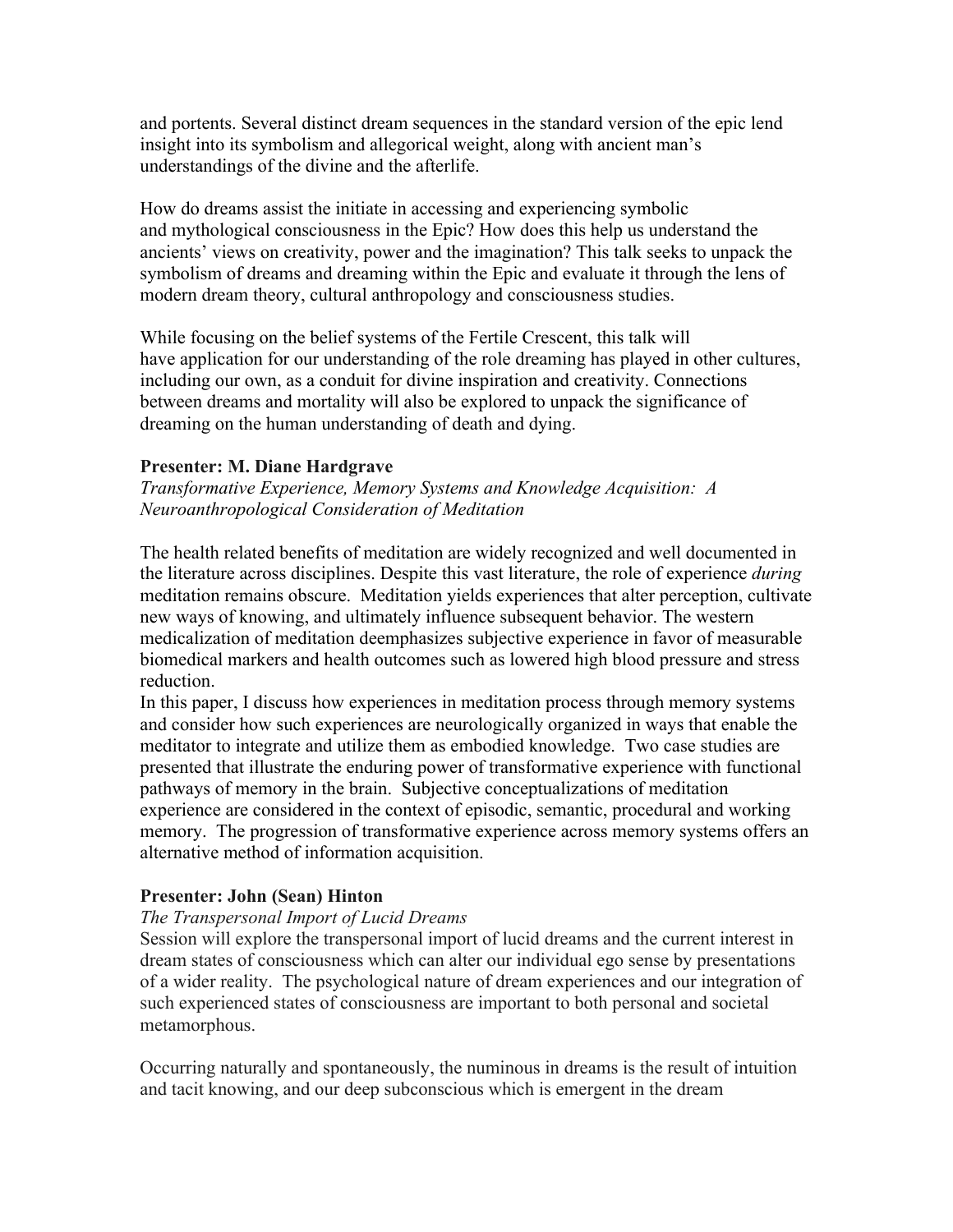state. Case studies of three research participant will illustrate the lucidity and life changes of powerful and lucid dreams. Presentation and discussions of the archetypal nature or patterning used after these experiences, and creating meaning from extraordinary events will be discussed. Methods of personal metamorphous and spiritual individuation in practice through art and narrative will be discussed. John (Sean) Hinton Ph.D. is in Private Practice in Northern California. He has worked with both Pacifica Graduate Institute in Santa Barbara, and the Institute of Transpersonal Psychology in Palo Alto, Calif. Sean has pursued his interest in EHE extraordinary human experiences in his research and has published in academic journals such a (JEEP) Journal of Exception Experiences and Psychology.

#### **Presenter: Joby Hunt**

*Promoting Critical Consciousness and Social Transformation: The Flagstaff STEM City Initiative* 

Since WWII the United States has experienced unprecedented economic growth and global expansion through the fields of science, technology, engineering, and mathematics (STEM). Today, STEM technological innovations permeate many aspects of the social experience—from education to career to home-life—contributing to a pervasive  $21<sup>st</sup>$ century technocratic ideology emphasizing global US economic and political superiority. Many sectors of American society now tout STEM initiatives as a premium for US education, contributing to the neoliberal model of producing effective, efficient, and skilled laborers. But, does STEM necessarily contribute to those social forces that routinely devalue the principles of a liberal, democratic educational ideal? In 2014, I investigated new forms of collaboration between the commercial sector and education system in Flagstaff, AZ. The STEM City Center describes a non-profit acting as a repository of community assets and actively sponsoring integrated STEM experiences towards relevant and meaningful engagement with students. This model emphasizes increased critical thinking, collaborative learning, creativity, and effective communication. Participants expect this initiative to provide assistance to educators in developing the intellectual, theoretical, and social tools necessary for  $21<sup>st</sup>$  century students to counter those neoliberal forces operating in opposition to the values of an American dream. By engaging STEM and the precepts of place-based education, participants reveal the core values that motivate social transformation in a town that borders multiple ethnic and cultural realities recognized as under assault by increasing globalized markets. As such, STEM City's implicit goal seeks a more critically engaged, politically aware, and socially conscious society.

## **Presenter: Ryan Hurd**

#### *The Underworld of Lucid Dreaming*

A full-spectrum look at lucid dreams and its sister states suggests that meta-cognitive vision states can spontaneously exhibit the titanic emotionality of shamanic consciousness as well as the abstract clarity of meditative awareness. Unfortunately, despite the pioneering work of cognitive anthropologists and transpersonal psychologists, lucid dreaming is often discussed as a modern invention or an unnatural hiccup of the mind. This paper shows that lucid dreaming actually springs from neurological constants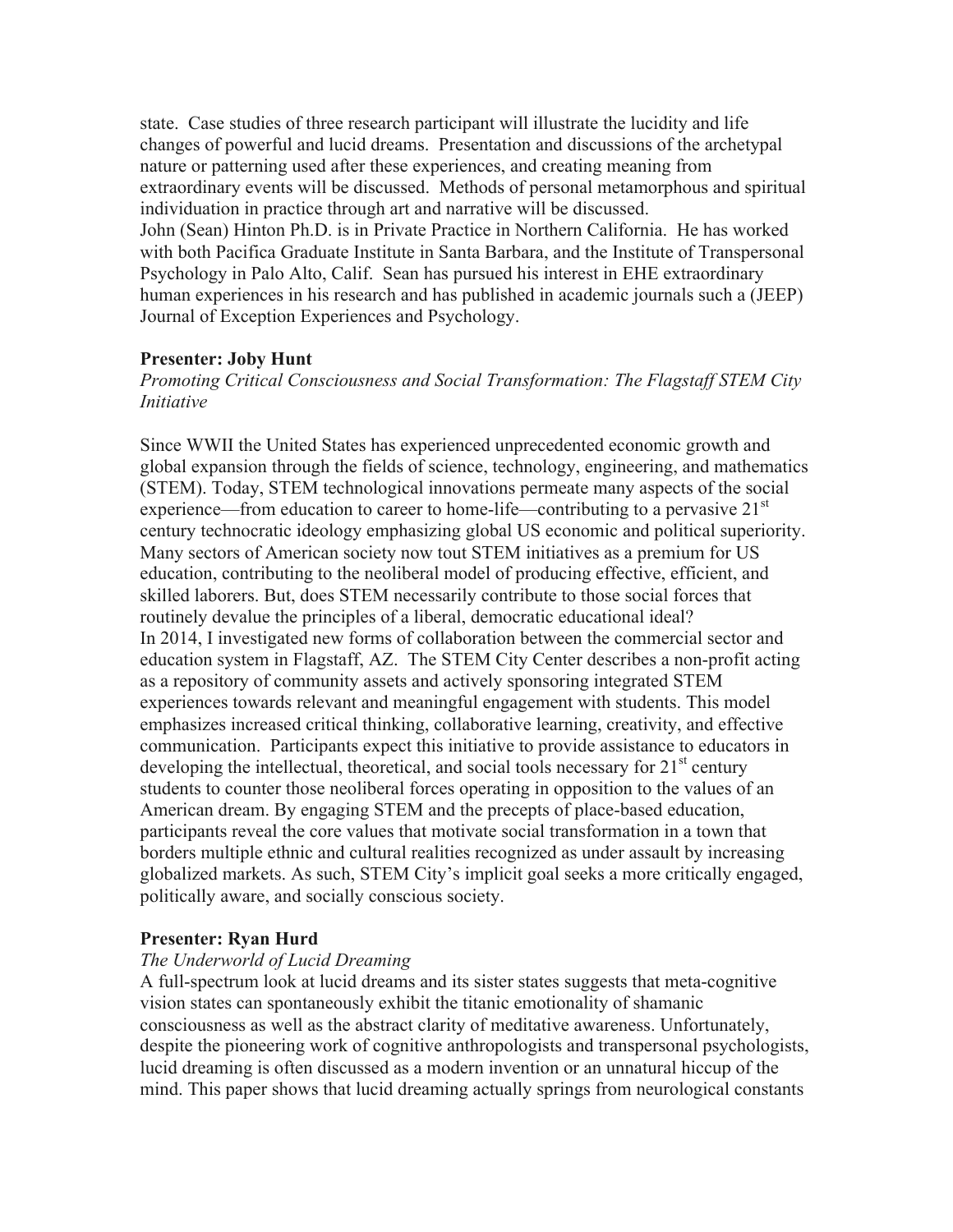and long-established cultural restraints that bring their own rules and limitations. In general, lucid dreams are part of a class of extraordinary human events that fall all along the wake-sleep spectrum, often hybridizing this spectrum to produce borderland states of consciousness. The cross-cultural content of these states includes abstract geometric imagery, moments of non-duality, contact with autonomous spirits and otherworldly figures, high levels of coherency and emotional impact, and, all the while, the ability to notice these ongoing experiences and react to them in the moment appropriately to accentuate certain features—in a word, *lucidity*. A secondary aim of this paper is to expand the so-called "shamanic temperament" to include what psychologists and sleep scientists know about lucid dreaming, as well as integrate the Western psychological notion of lucidity with what transpersonal anthropologists know about its tabooed (but still naturally occurring) manifestations, such as initiatory lucid nightmares, incubus attacks and sleep paralysis.

## **Presenter: Stanley Krippner**

*Cross-Cultural Comparisons in Dream Content* 

Drawing from a collection of 1,667 dream reports from seven countries (one dream report per person), comparisons were made regarding dreams that clould be referred to as "extraordinary." These dream reports included lucid dreams, creative drams, putative "psychic" dreams (precognitive, clairvoyant, telepathic, "past life"), dreams about alleged "past lives," "visitation" dreams (in which the dreamer was "visited" by a deceased person), and "shared" dreams. Reliabiity for scoring was very high. There were no significant gender differences. The country reporting the most extraordinary dreams was Russia, the lowest was the United States. Brazil, Argentina, England, Japan, and Ukraine fell in between those extremes.

#### **Presenter: Susan Jamieson**

*Comparison of the dream state and the holographic nature of the healer- patient relationship* 

Modern medicine is reluctant to look at the aspects of instant healing, including spontaneous remissions, yet various methods have been used by indigenous societies for millennia. Shamans would enter a trance like state, often inducing a similar state in on lookers, to go into the dream world to both gather information and solicit spiritual support.

As a physician conducting research as well as 25 years personal experience, I have been combining cutting edge science with ancient healing modalities and techniques that specifically aids my ability to interpret and interface with subtle energies, which I believe to be *light*. I explain our body's biology in terms of light, whose photons intermingle with those of each other as well as the natural world.

As a licensed physician in Hong Kong, I have been able to combine modern science with ancient healing modalities, East and West. In practice I have experience of utilizing a particular state of consciousness in order to access 'non-ordinary' realms, which I believe to be the patient's own energy biofield - their core essence.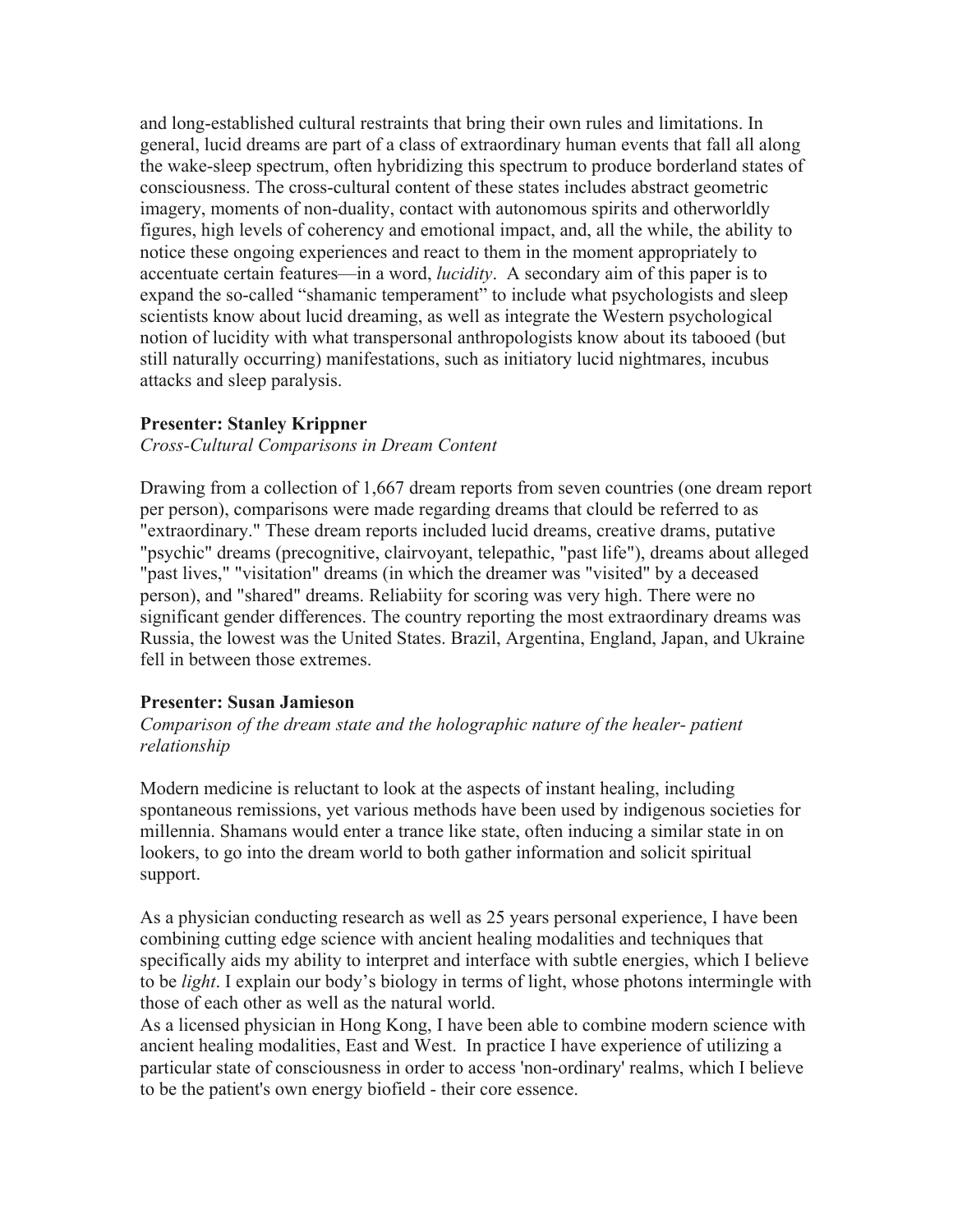I believe the 'dream state' of the shaman is formed by the interference pattern of overlapping light waves from client, doctor, and the Earth, causing various holographic phenomena. Any true change in physical state/health relates to changes in perspective. Artworks provide this function, as they allow access to realms of unlimited possibility and therefore healing. This is a tool in the above process, along with presence and brain –heart coherence.

# **Presenter: Joshua Levin**

#### *The Fine Art of Dreaming*

As artist, musician, and anthropologist, I will trouble the conceptual boundary between dreaming and waking states. Visual examples will be used to contextualize art as a particularly effective technology for traversing these realms. In so doing, I hope to inspire a renewed focus on art as an essential part of creating healthy lives and humane social systems.

## **Presenter: Letty Lincoln**

## *Dreams of Anubis*

Anubis is the Ancient Egyptian god or neter associated with death who guards the entrance to the underworld. He also served as a guide to one's final destination there and helped embalm bodies here in the upper realm. In Jungian psychology Anubis appears in dreams as an archetype representing themes hidden from consciousness (the underworld). Although Anubis is depicted as a jackal-headed human or a jackal, in dreams he can be represented by any canine species.

This presentation stems from ethnographic data gathered at a Huna mystery school taught in the Pacific Northwest by a known Egyptian Huna lineage bearer, Elana. Nine weekend meetings of mystery school during 1987 and 1988 led 42 adult students through successive initiations and empowerments designed to fully open their chakras, balancing and connecting their low, middle and high selves. During this process initiates became intimate with Egyptian neters. Elana taught that the neters are far more than archetypes. They are personifications of forces operating in the larger world beyond as well as within an individual's psyche. Initiates also learned lucid dreaming techniques, gaining control of, sharing, and interpreting their dreams.

Anubis appeared as the protector of sacred space several times both in dreams and in real time at mystery school, especially during the eighth weekend. Interviews, observations, and tape recordings of mystery school sessions indicate that dreams of Anubis and other archetypes helped students internalize the anomalous concepts and experiences they encountered and apply them toward spiritual growth.

## **Presenter: Jodi Lorimer**

*Epiphany and Dreaming in Minoan Religion* 

Although it is a given that Minoan Religion was based firmly on seeking and receiving epiphanic visions of the goddess, it is a largely unexplored topic in terms of their methods of achieving an altered state receptive to the divine presence. The very definition of what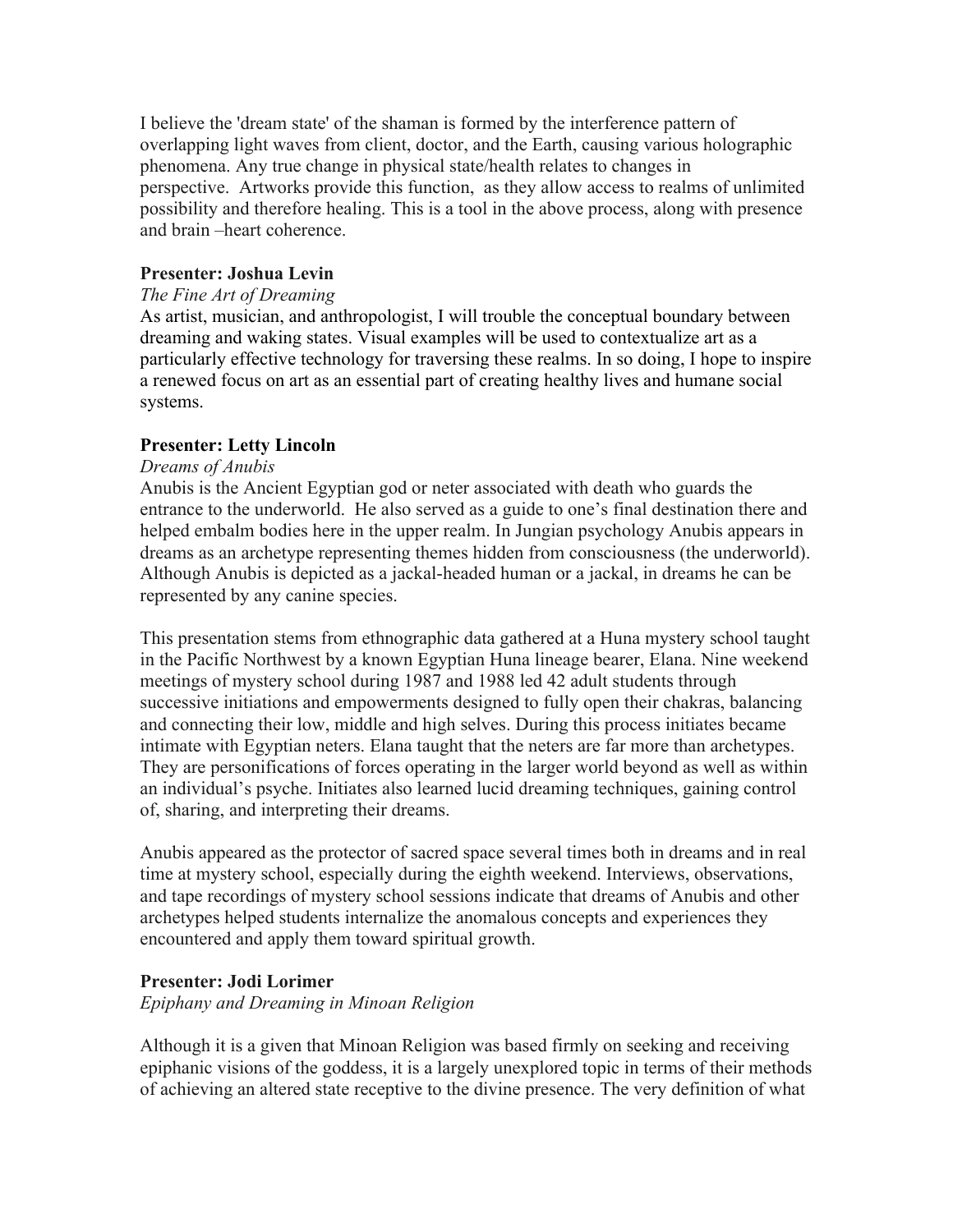constituted an epiphanic experience has been questioned. Although we have little in the way of written material from the Minoans which can be read, abundant iconography, archaeological remains, and parallel traditions in other Near Eastern and Egyptian trading partners which are well documented, supply us with many clues.These include ecstatic dance, prophetic dreaming, adherance to rituals over the course of millennia, and the use of mind altering plants and wine or the equivalent, or perhaps the forebear, of the Greek *kykeon*. Landscape as well played a significant role in seeking wisdom from the goddess as all three realms, celestial peak sanctuaries, chthonic caves and official palatial structures were all in use. As a fundamental construct of Bronze Age Cretan religious practice from the beginnings of the culture until its disintegration ca. 1500 B.C., the role of priests and priestesses were entertwined with or perhaps indistinguishable from political rulers, suggesting that epiphanic visions and prophetic dreams informed the decisions of the governing bodies. This will be an exploration of the nature of epiphany, the methods of pursuing a visionary state in Bronze Age Crete, and its diachronically shifting

#### **Presenter: Dennis Merritt**

#### *Hexagrams from the I Ching Generated in the Dreams of a Western Man*

The I Ching, a compendium of Chinese wisdom and philosophy, can be consulted by a process Carl Jung called synchronicity. The 64 hexagrams, combinations of solid (yang) and/or broken (yin) lines, describe 4096 archetypal human and natural situations. Several hexagrams were given in a very structured sequence of dreams in a Western man over an 18 month period. In two dreams the hexagrams were generated line by line in the dream. All hexagrams were congruent with the gestalt of the dreams and the dreamer's deep, developing life story. A worldview encompassing these phenomena must consider participation in a symbolic universe that can be numerically coded with space and time being relative to the psyche.

#### **Presenter: David Miller**

#### *Perception in liminal states of consciousness*

A liminal state of consciousness exists between normative waking consciousness and dream or hallucination. This liminal state has perceptual, cognitive and additional qualities that are distinct from other states of consciousness. These qualities contain neuropsychological constants and regularities that may provide elements for a universal substrate used in psychological construal and sociocultural interpretation. This paper will explore this domain and the implications of experiences neither constrained by the external physical world nor fully immersed in an internalized representational structure. Neuropsychological constants form the phenomenological foundation of normative consciousness, dreaming, and a variety of altered states of consciousness. However, these constants typically remain masked by lower-level psychological automatism and higherlevel cognitive, narrative and cultural schemata. Also discussed are proposed methodologies and provisional typologies for unveiling these latent regularities. It will be argued that the above features merit a special ontological status for liminal states of consciousness.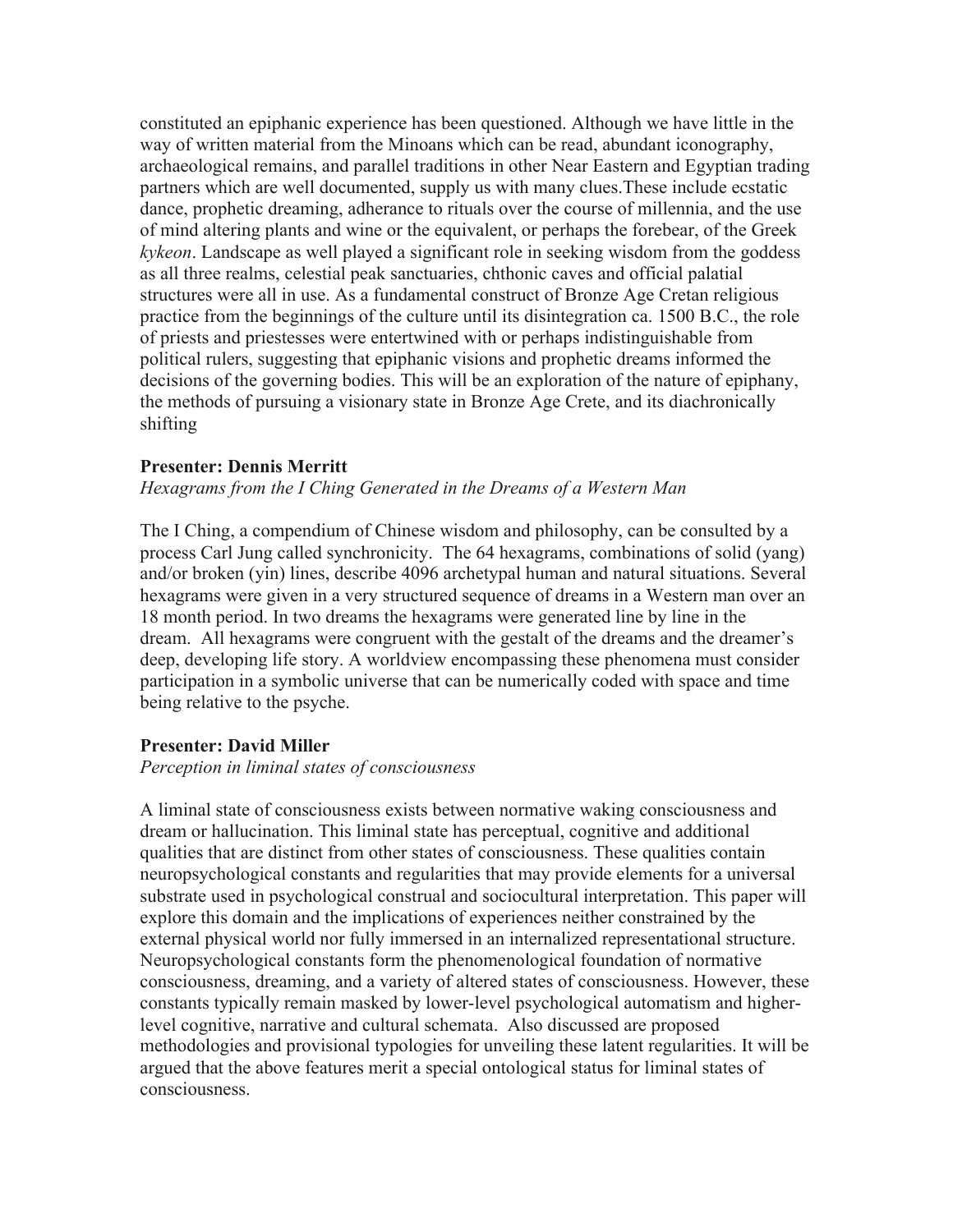## **Presenter: Sharon Mijares**

*Connecting Points* 

Connecting with the sacred sites of antiquity is important for many reasons. There are archetypal influences present in the beginning prompting a civilization to manifest architecture, art, ways of communicating and knowing. Why are fundamentalists of all religions destroying these historical sources of archetypal power? At the same time films, such as *Interstellar* by Christopher and Jonathan Nolan suggest that we also reach out into the stars as a means of transformation into new dimensions. The more we connect, the stronger the power to transform our current environmental and human crises. We need to consciously put out efforts to connect with past, present and future in order to reach a new paradigm.

## **Presenter: Justin Panneck**

*The Dream as a Cosmic Graphical User Interface: Survival Mechanism Output of the Human Psyche* 

This presentation will discuss the dream as a Graphical User Interface—a liminal zone that allows one to transect cosmic archives, discover solutions to personal and global problems, and journey beyond the edge of the collective unconscious to the center of life itself. This is a sectioning of a great hyperdimensional object—the Great Attractor. I will explore how dreams represent a type of metaphysical "transmission" produced by the brain's cleansing and restorative function, which is necessary for consistent positive mental health, and ultimately survival. Just as endogenous chemicals like DMT produce hyper-intense visionary states while scanning and cleansing the brain-body-psyche, the dream is the output of the brain-body-psyche's process of scanning and rejuvenating a highly complex, multi-sensory, spiritual, conditioned being. Unification and transformation thus represent several of the dream's functions. Recent studies have also revealed and confirmed organic life/existence as embedded within a quantum-morphicholographic matrix, where outside of the DNA, life and evolution is guided by an invisible force. The personal and collective unconscious are embedded within this multidimensional matrix; thus dreams represent an attunement to higher vibrational frequencies that reveal the truth of this connection and process, as well as profound nuggets of wisdom that help propel us toward greater evolutionary (and dimensional) heights. The dream appears to represent an "appetition for completion" or an "internal horizon of transcendence," or a type of "meta-program" for enhancing our lives beyond what we even thought was possible—a nurturing of the soul and an interface for both survival and transcendence.

## **Presenter: Vít Pokorný**

*Dream's own perspective: dreaming explained as situated and extended activity in the world* 

Ludwig Biswanger once wrote that a dream, from its own perspective, is nothing less than a certain aspect of being human. What then is the dream's own perspective and what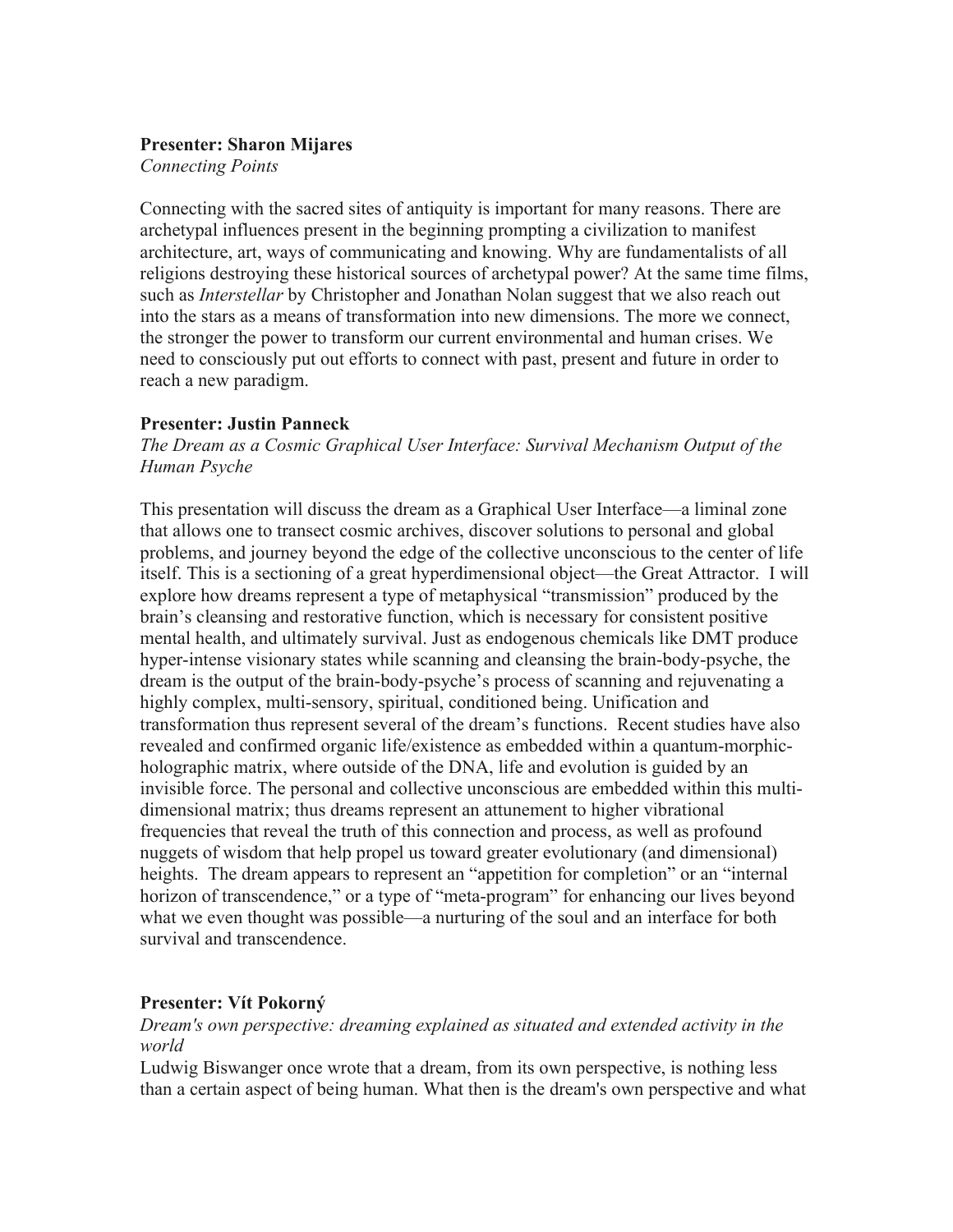aspect of being human unfolds itself in dreaming? M. Foucalt answers these questions, in his interpretation of Biswanger, stating that a dream is an anthropological indicator of transcendence. And that, in this transcendence, the world announces itself to us as a selfcreating activity.

Foucalt understands dreaming as the original freedom of existence, which is not yet subjective, nor objective. On the one hand, it is me dreaming, on the other hand, I never create my dreams. They come to me as I am included in dreaming. The source of a dream experience does not lay in our self-conscious subjectivity. Instead, a dreaming originates in a multi-layered dynamic intertwinning of a living being and the world. An individual, self-conscious subject emerges from the intertwinning always too late.

Thus, the dreaming activity, considered from its own perspective, situates us in the vast complexity of intercorporeal, intersubjective, and interobjective fields. These fields precede us, and, simultaneously, become apparent through our (dreaming) experience. In dreaming, we do not appear as our individual waking selves but as the knots in the interrlated web of life.

## **Presenter: Christian Reed**

## *Spiritual Warfare, Ascesis, and the Integration of Oneiric and Waking Consciousness*

Following Aristotle, St. Thomas Aquinas states that "the virtuous come to have better visions in dreams than those who are not virtuous." This paper examines this notion as a struggle between oneiric and waking consciousness, and from the vantage point that dreams mirror reality. For analysis, I discuss the dreams of a recent Catholic convert, named Drew, at whose exorcisms I assisted. As Drew grew in faith his addictions ceased. Outlook on life and thought patterns improved. Through this process he relates intense struggles during sleep. He claims that his dream life is a battleground between good and evil, where possessing demons cause him to behave less correctly than he does in waking life. In dreams he is unchaste and takes drugs, but, as he receives spiritual direction from ancestors and guardian angels these events decrease. In reality, as new and helpful habits become stronger—accompanied by frequent worship, devout prayer life, and Christian counseling—his dreams gradually come to act in accordance with virtue. This case supports the law of progressive impregnation: as the unconscious is increasingly informed by spiritual discipline the distance between objective rules of conduct and spontaneous inclinations are reduced until the two begin to coincide. Dreams can trace progress through stages toward Christian perfection, and serve as an impartial source of information about the state of the soul. While dreams can register measurable advances and impasses in spiritual evolution, Drew's case problematizes ethics and moral responsibility for one's actions in dreams.

## **Presenter: Bryan Rill**

*Transformational Festivals and Dreams of a Generation* 

Contemporary electronic music festivals have transformed into lifestyle events that shape the dreams of a generation. At these events a collective ideology and symbolism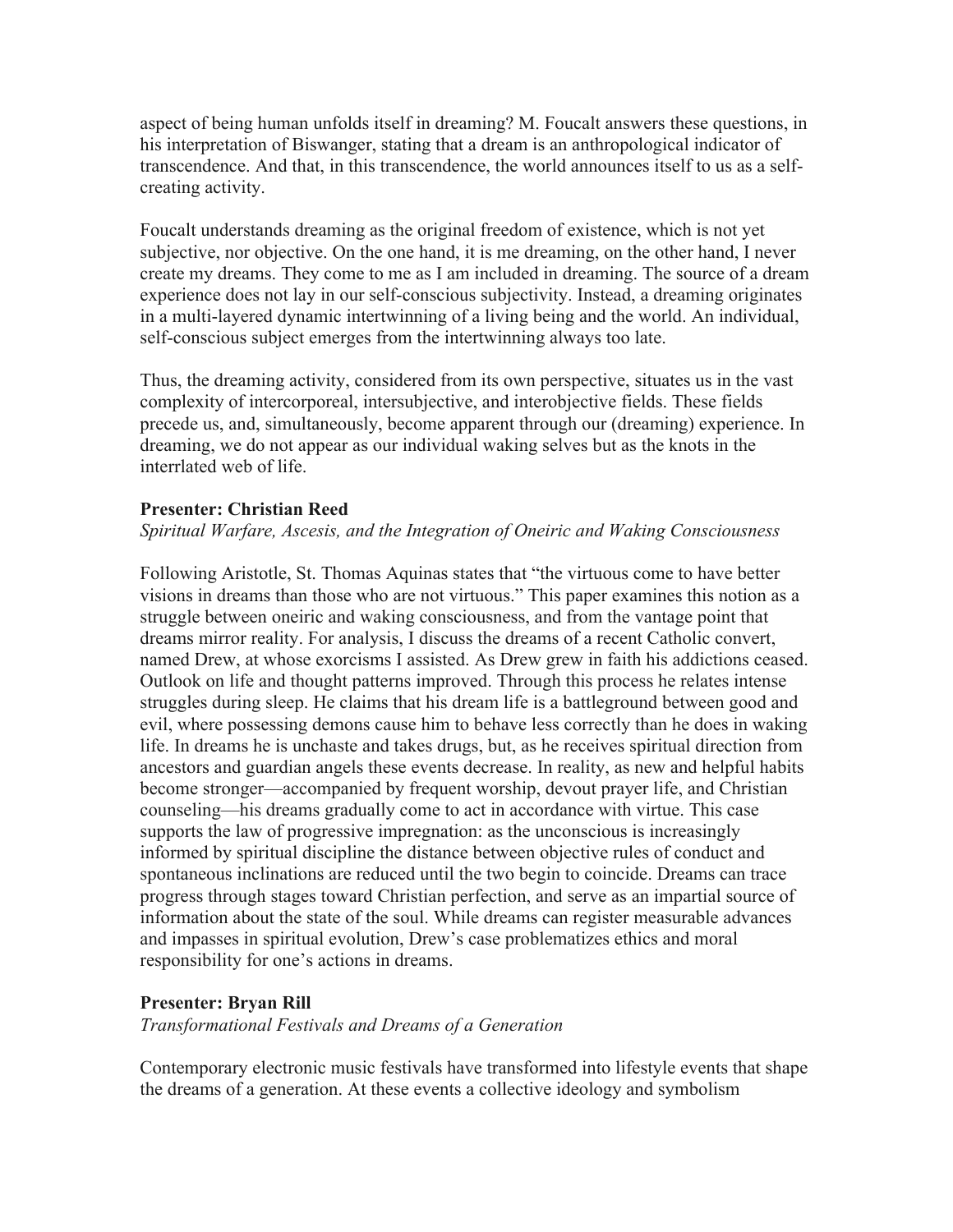delivered through multimedia technologies are used to create environments with the potential for personal transformation. This presentation focuses on the impact of festivals born from electronic musical culture. Has electronic music culture, by far the largest musical movement in human history, changed human consciousness? Can event producers and media designers harness the elements that make transformation possible and purposefully recreate such experiences? What are the implications of the growing efforts to do just that?

Drawing upon 20 years as a DJ, music producer, and scholar of this movement, I address these and other important questions about the legacy of electronic music. Tracing the links between transformational festivals and the cultural systems that developed these social technologies, I suggest that we need to approach the future of media design with the nuance and wisdom. The burning question is not how to create transformational experiences, but rather how we move from these experiences to sustainable positive change in people.

#### **Presenter: Nathan Scarborough**

*Dreaming Meaning at the intersection of Asperger's Syndrome and Queerness: A personal narrative* 

This presentation will focus on how dream states have been central to overcoming challenges I've faced as a person on the autism spectrum and the queer child of religious fundamentalists. The relationship between dream states and Asperger's Syndrome will be explored, as well as the possible role this syndrome may play in facilitating alternative forms of self awareness and creating a sense of vocation. The tension between biomedical and spiritual framings of my experiences is particularly noticeable due to my training as a sleep technologist, a choice of profession directly resulting from the importance dreams have had in my life, and which allows something of a parallax interpretation when contrasted with the religious traditions (Candomblé and Buddhism, specifically) which my dream experiences led me to engage with.

#### **Presenter: Donna Emsel Schill**

*Presentation title: Memories of Paul Klee*

My first memory of seeing Paul Klee's paintings was at the Krannert Art Museum on the University of Illinois campus in Champaign/Urbana. Klee paintings were aligned along all four walls of the medium sized gallery. It was like walking into a room filled with music and dream like images. Now, fifty years later (!), I hope to have the chance to share my feelings and insights about these 'modern' paintings at SAC in Oregon.

Klee is lauded by the Swiss philosopher Jean Gebser (*Ever Present Origin 1973)* because his paintings meet the salient characteristics for painting to manifest integral consciousness. In an almost lyric manner Klee's work elicit a transparency of the once dual regions of dream and wakefulness, night and day, life and death. In Paul Klee's own words: "There, where the central organ of all spatio-temporal motility, whether as the brain or the heart of creation incites all the functions who, as an artist, would not wish to live there . . . in the origin of creation?" (Klee quoted in, *Uber die moderne Kunst ,* 1945 )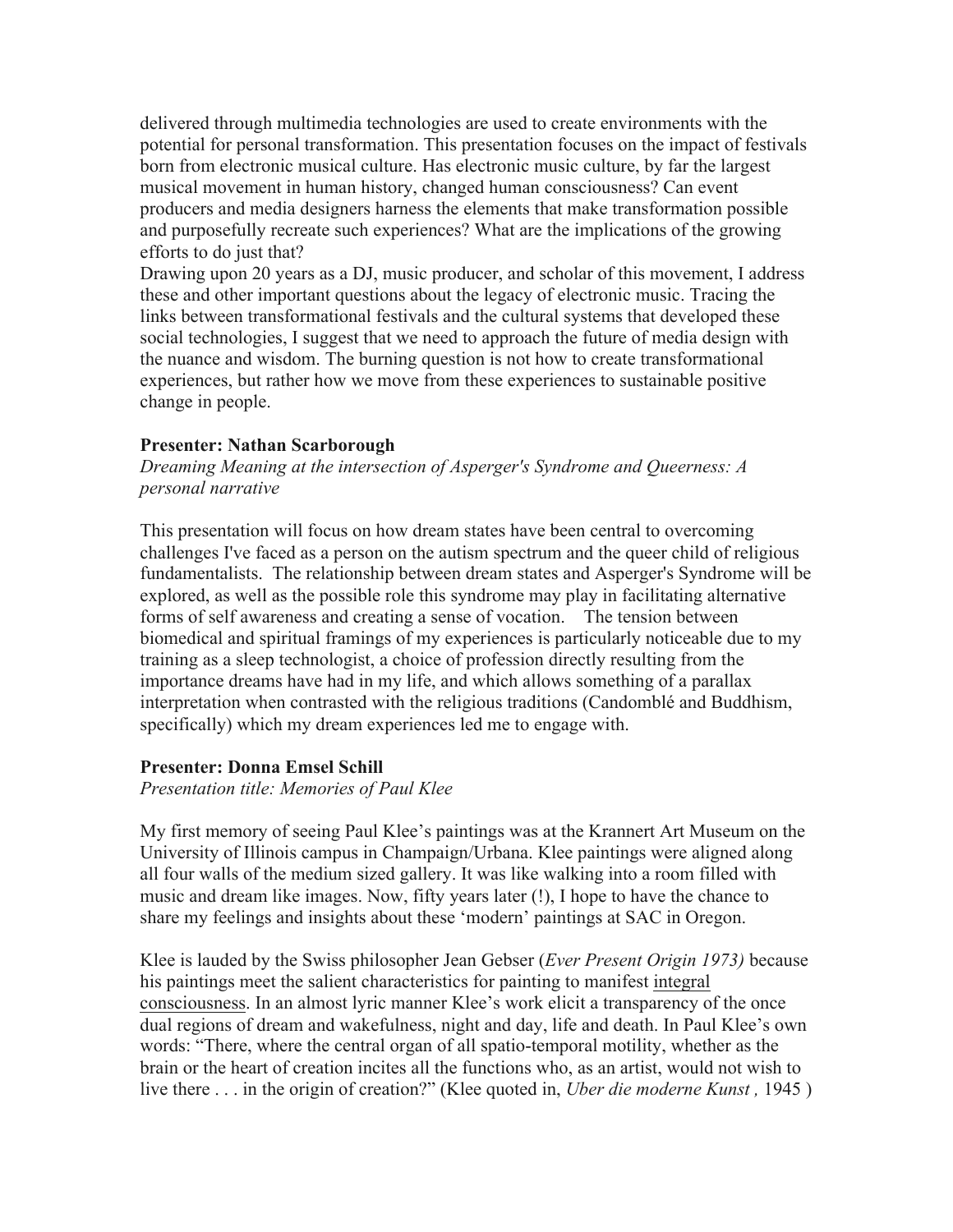Klee's art has been in the news with the recent (2014) exhibit

"Degenerate Art: The Attack on Modern Art in Nazi Germany, 1937"

at the Neue Galerie in New York or as the NYRB states, "The Art Hitler Hated". Paul Klee is deemed a genuine provocateur. His whimsical, ingenious paintings, indebted to children's art, are Davids to the Nazi Goliath. No other group of works by Paul Klee is as popular as his angels (in spite of the fact most of them are pencil drawings). However one notable angel is a painting - it is a detail from the last painting Klee did before he died in 1940. "The angels appeal is due less to their visual appearance than to the particular spirituality that emanates from them". (C. Hopfengart, Zentrum, Bern)

# **Workshop: Paul Klee's Pedagogical Sketchbook (90 minutes)**

Follow preliminary three sections of Paul Klee's *Pedagogical Sketchbook. "An active line on a walk, moving freely, without a goal. A walk for a walk's sake. The mobility agent is a point, shifting its position forward."*

After playing with lines we will creatively draw *angels! (using a new technique )* Requirements:

- 1. Natural lighted space with surfaces (tables) for drawing (McMenamins may have drawing boards or a studio-like space).
- 2. Plain white paper and pencils for each participant.

# **Presenter: Mark Shekoyan**

*Dark Dreams of the Dark Lord: Imaginal Transgression and the Liberation of Consciousness in the Works of Kenneth Grant* 

One of the most infamous, students of Aleister Crowley, Kenneth Grant was noted for his exploration of edgier facets of the occult in his "night side" trilogy that promoted the intentful study of the shadow of the Kabbalistic Tree of life. Through ritual magick methods, Grant paved the way for exploration of darker, outre zones of the imaginal realm utilizing frightening imagery and ideas drawn from the fiction of HP Lovecraft, Ufology, and other facets of esotericism.

Towards the end of his work, Grant articulated the concept of the "Mauve Zone" as a borderland state of consciousness where dream and nightmare, reality and surreality, magic and the mundane conjoined.

Looked at through the lens of tantric, shamanic, and surrealist perspectives on dreaming, Grant's concept of the "Mauve Zone," and his exploration into these darker borderland facets of consciousness, may be read as an attempt to cultivate what Anthropologist Vincent Crapanzano calls an "Imaginative Horizon." In particular, this is an imaginative horizon where both dream and nightmare hold transgressive healing potential for consciousness.

In a modern world that denies both the heights and depths of consciousness, the supernal and infernal realms of the imaginal Kenneth Grant sought to explore, may hold important clues for the radical transformation and liberation of consciousness.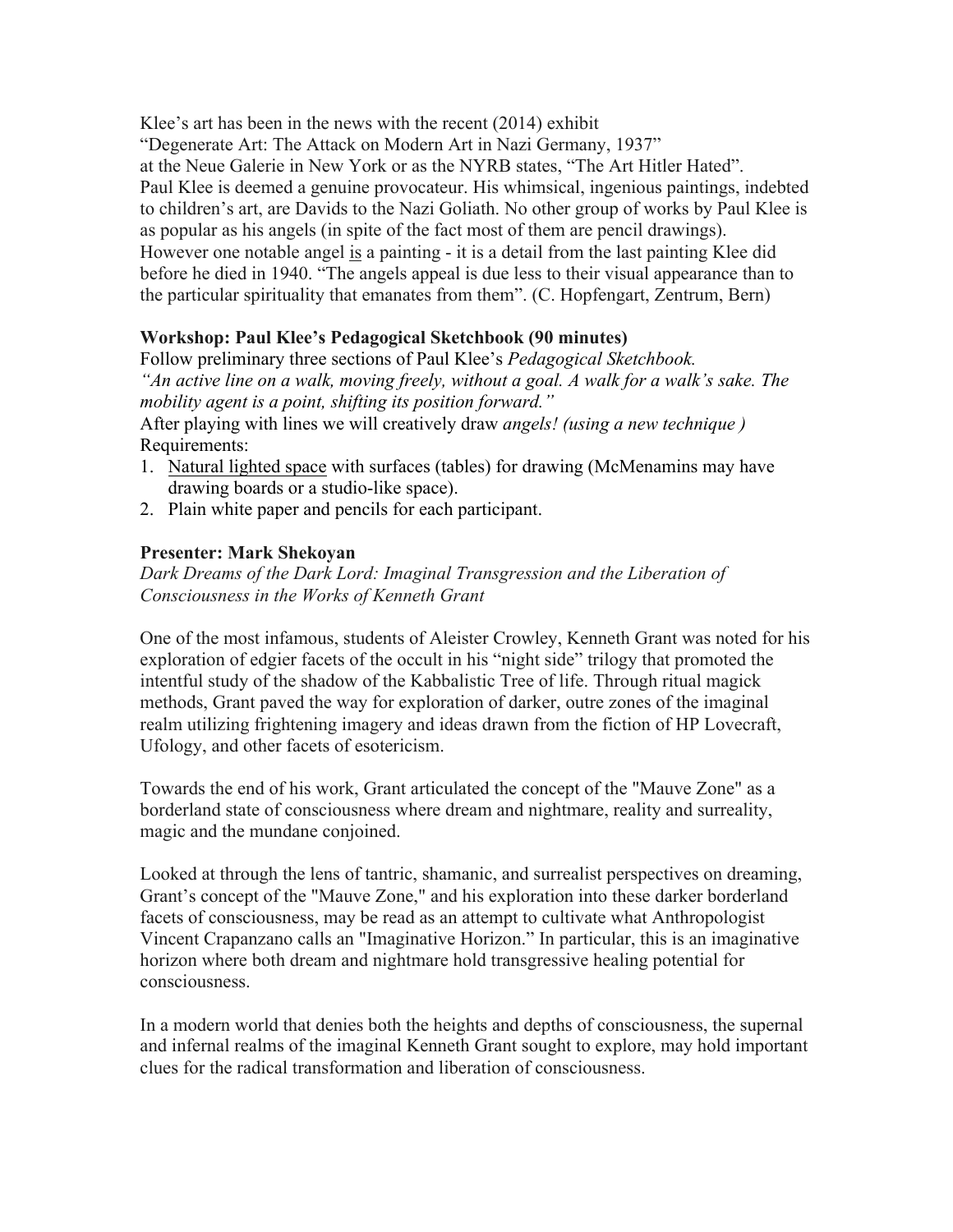## **Presenter: Kyle Scheffler**

*A Look at the Perceptions of Study Drug Usage among Undergraduates* 

Drawing on interview and anonymous survey data, perceptions of both harm and benefits derived from prescription 'study drugs' (Adderall, Vyvanse) usage among undergraduates at a large Midwestern private university are analyzed. Both interviewees and survey respondents who reported study drug usage rarely had a prescription to the drug. Motivation for using study drugs stemmed from the desire to succeed academically, with many admitting to using it as a crutch for when their course load becomes overwhelming. Societal pressures to land a successful career out of college was widely cited as incentives for using study drugs to enhance academic performance. Students reported a wide variety of troubling mental and physical symptoms as a result of study drug usage such as lack of sleep, lessened appetite, and increased irritability; however, most knew very few long term health consequences of taking the drugs. Students interviewed were largely unaware of the close chemical relationship between the active drug in study drugs and the illicit drug Methamphetamine. Most interviewees who reported study drug usage also proclaimed they would not use many illicit drugs. Study drugs were conceived to be safer than illicit drugs due to their legal status. These nonmedical prescription drug users demonstrated a mental dependence on study drugs to maintain an advantageous academic career.

## **Presenter: Nicole I. Torres**

*Militarization and the Spellwork of the State*

Drawing upon the work of Giordano Bruno, historian Ioan Couliano referred to Western contemporary governments as "magician states" that inherently manipulate the psyches or spirits of its members. This paper will explore the notion of the magician state and its connection to processes of militarization within the context of United States. I identify specific attributes of social and political discourse that can and should be viewed as a form of spellwork – an enchantment that has the ability to harness an individual's consciousness which then compels citizen-subjects to work on behalf of the state. Citizens operate as *de facto* soldiers and subsequently act in ways that reify, amplify, and consolidate state power. Examples presented in this talk are derived from my doctoral research in the Arizona borderlands, which I completed in 2011.

## **Presenter: Sydney Yeager**

#### *Lucid Dreaming: Awareness and Agency in the Dreamscape*

Sleep is ordinarily defined by its lack of awareness. However, lucid dreaming is a state of consciousness during which the dreamer achieves awareness and agency and sometimes even maintains full vivid memories. Lucid dreaming is a hybrid state experientially and physiologically distinct from waking state and REM sleep (Voss et el 2009: 1191). Why do we dream? How do we know when we are dreaming and when we are awake? What can the unique experiences of lucid dreaming tell us about dreaming? Lucid dreaming entered my life rather early on, perhaps in response to the reoccurring night terrors I experienced as a toddler and young child. I still vividly remember my first